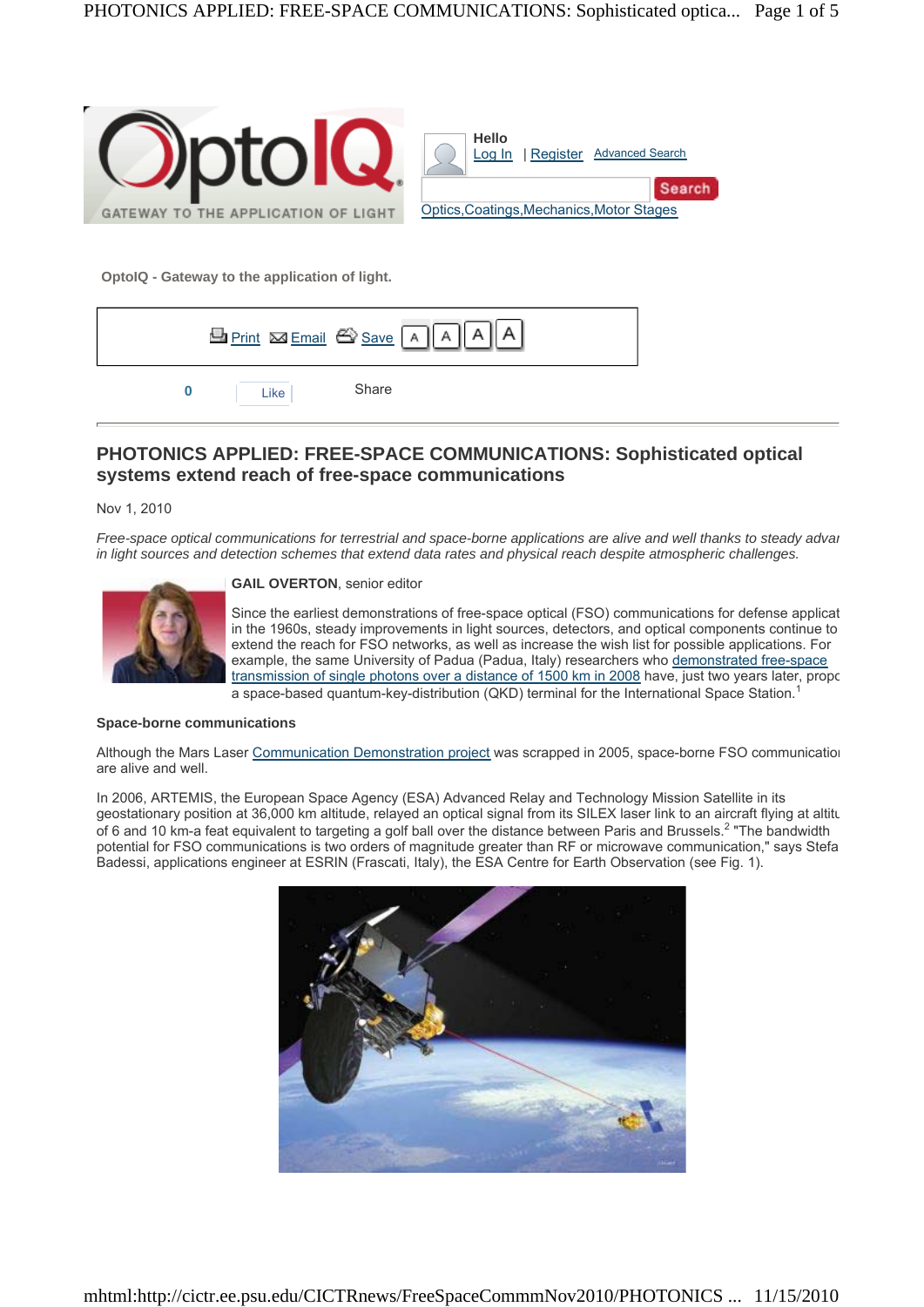**FIGURE 1.** An illustration shows a typical satellite-tosatellite free-space optical communications application. (*Courtesy of European Space Agency*)

Institutions such as the Massachusetts Institute of Technology's (MIT) Lincoln Laboratory (Lexington, MA) used a superconducting nanowire single-photon detector (SNSPD) to realize an error-free photon-counting communication link a data rate of 781 Mbit/s (the fastest at that time in 2006). "Today, we are in the process of building a free-space communications system for NASA between a satellite in lunar orbit and a ground-based telescope array," says Andrew J Kerman, technical staff member at MIT Lincoln Laboratory. "This Lunar Laser Communications Demonstration (LLCD) program will serve as a pathfinder to illustrate the potential of photon-counting laser communications to NASA. Its ground receiver will use four quad nanowire arrays and support data rates up to 0.6 Gbit/s with only a few hundred milliwatts of power at the lunar transmitter."3

In addition to improved detection schemes, source wavelength and modulation format are also critical to successful FSO communications.<sup>4</sup> Scientists at Discovery Semiconductors (Ewing, NJ) in partnership with several other research groups a satellite FSO communications system that transmits 10.7 Gbit/s at 1.55 um over a distance of several tens of thousand kilometers using return-to-zero differential phase-shift keying (DPSK) modulation.

"The German satellite TerraSAR-X carries a coherent optical high-speed communications terminal as secondary payloac built by Tesat-Spacecom [Backnang, Germany], under DLR contract," says Hennes Henniger at the German Aerospace Center (DLR; Wessling, Germany). The terminal transmits at 5.6 Gbps up to 6000 km in space with 700 mW transmit pow using coherent binary phase-shift keying (BPSK) homodyne reception, and has been used to successfully demonstrate in satellite links with the LEO satellite NFIRE and downlinks to ground stations.<sup>5</sup>

Closer to home, DLR spinoff ViaLight Communications (Gilching, Germany) specializes in FSO networks from the ground unmanned aerial vehicles (UAVs), aircraft, or high-altitude platforms. These compact and "mobile" FSO networks have typical 1 Gbit/s speeds with 100 km reach (see Fig. 2). But unlike the vacuum of space, terrestrial FSO networks are challenged by ever-changing atmospheric conditions.



**FIGURE 2.** FSO networks enable communication between a mobile ground post and an unmanned aerial vehicle [UAV; (a)]. (*Courtesy of ViaLight Communications*). The laser terminals continue to shrink in size for agile communications (b). (*Courtesy of German Aerospace Center DLR*)

### **Terrestrial links**

"Originally developed for secure military communications, FSO networks have improved tremendously and continue to leverage their 'covert' strengths," says Heinz Willebrand, CEO of LightPointe (San Diego, CA) (see Fig. 3). "Typical FSO beam divergence is on the order of 2-5 mrad; translation: the beam spot is only 2-5 m at a 1 km distance compared to a radio antenna that can spread out the signal over 100 m or more at the same distance. Also, there is an enormous amou 'free' spectrum available in the optical communications band. While unlicensed and licensed RF and microwave systems to roughly 40 GHz typically operate over spectrum bands that are very limited in size-20, 30, 50 MHz, for example-the spectrum available in the optical communications band exceeds several 100 GHz!"

LightPointe's FSO systems operate at speeds up to 1.25 Gbit/s in full-duplex mode using multiple transmitters and receiv "This increases not only the power we can launch from the terminal but also increases the overall receive lens surface w minimizing the impact of 'heat shimmer' or 'scintillation' that can negatively impact the bit-error-rate [BER] performance of longer-distance FSO systems," adds Willebrand.

Indeed, while many terrestrial FSO systems use single-laser sources between 780 and 850 nm, multisource systems can improve transmission when atmospheric turbulence causes scintillation and fading or when clouds and aerosols cause scattering and pulse broadening. "For FSO systems operating outdoors, we have developed mitigation techniques incorporating multiple transmit lasers and multiple receive apertures," says Mohsen Kavehrad, W.L. Weiss professor of electrical engineering at Pennsylvania State University (University Park, PA).<sup>6</sup> "The main concept of these MIMO [multi-ir multi-output] systems is to use the spatial diversity available from scintillation prevalent in long links, to improve received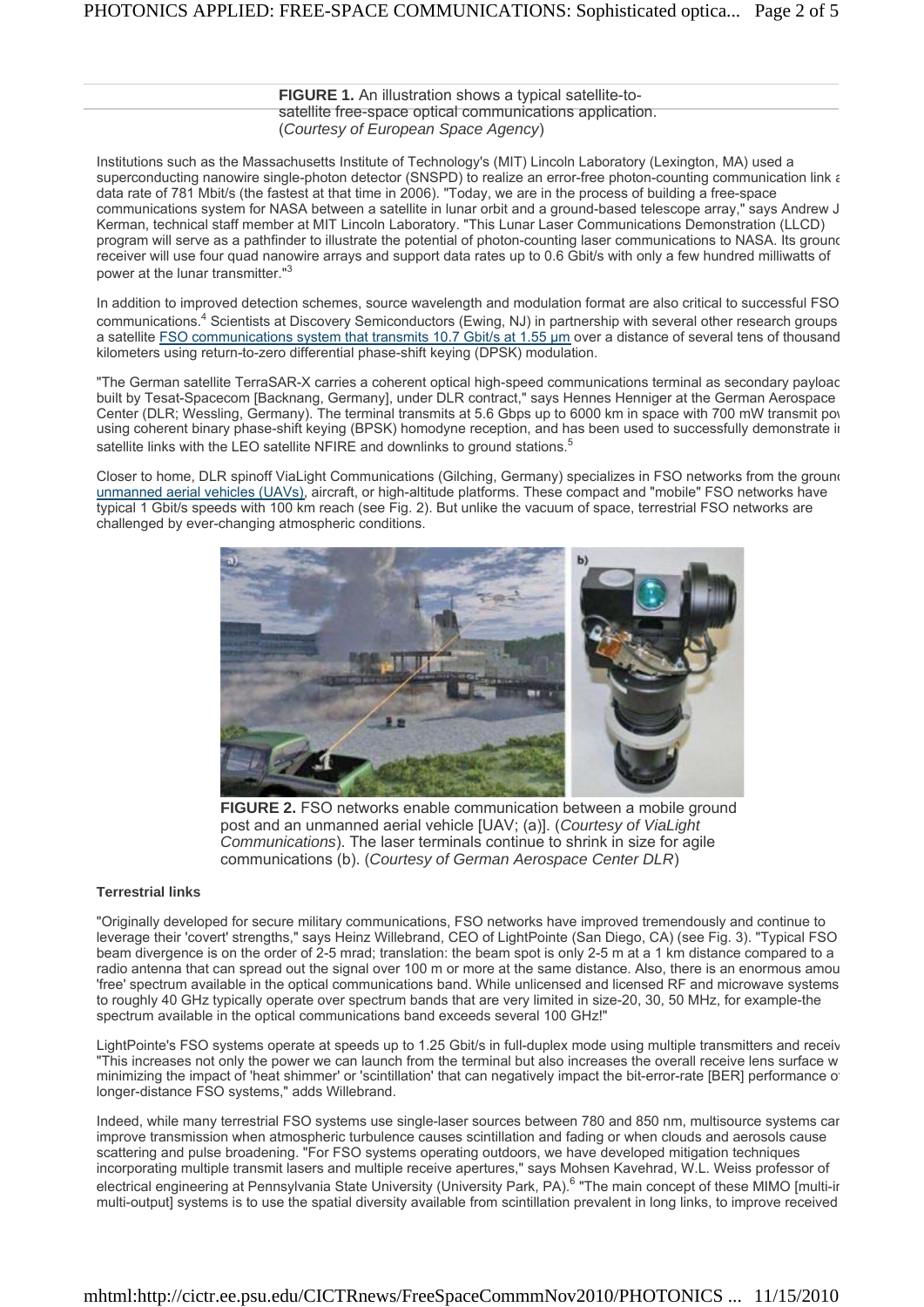signal-to-noise ratio and BER. As a result, it is possible to sustain longer links with the same amount of power used by a single-input single-output [SISO] system." Kavehrad adds, "Adaptive optics is another solution to compensate for phase perturbation on long-distance links."



**FIGURE 3.** Free-space optical (FSO) communications have evolved significantly; bulky equipment for simple point-to-point audio communication in the 1960s (a) has evolved into compact, ruggedized, and portable instrumentation (b). (*Courtesy of LightPointe*)

Boston Micromachines (BMC; Cambridge, MA) offers both microelectromechanical systems (MEMS) deformable mirrors aberration correction and MEMS modulating retroreflectors (MRRs) for FSO covert communication and remote sensor integration. Originally developed for a DARPA coherent laser communication project, their Kilo-DM deformable mirror has 1020 actuators controlled to <1 nm of precision with no hysteresis. "The Kilo-DM can pre-correct for distortions present in beam path as well as correct for defects in the optical systems used to transmit or receive data," says Michael Feinberg, director of product marketing at BMC. And applicable to both terrestrial and space-borne applications, BMC's MRR uses MEMS modulator mounted in a corner-cube retroreflector for asymmetric FSO communications at 180 kHz transmission speeds (see Fig. 4). "The term 'asymmetric' essentially means 'one way': in this case, our MRR receives an interrogating beam and modulates the reflected beam to transmit information," says Feinberg. "Bidirectional communication is also possible if beams are projected from two nodes with corresponding MRRs at each node."

MRV Communications (Chatsworth, CA), who has installed more than 8000 terrestrial FSO links, uses multiple 100 mW infrared transmitters in its TereScope system and an 8 in. diameter receiver for data rates up to 10 Gbit/s at distances up 5.5 km in a variety of weather conditions. In light rain and haze, transmission signals typically see 3 dB/km attenuation values that increase to 17 dB/km for cloudbursts and medium snow, and are as high as 30 dB/km in the presence of stea rain, a blizzard, or light fog.

### **Longer wavelengths, longer reach**

"Because Rayleigh scattering diminishes with increasing wavelength, a 10 μm wavelength source offers significantly less scattering than a 1.55 μm wavelength," says Kumar C. Patel, CEO at Pranalytica (Santa Monica, CA). Patel references ε Stevens Institute of Technology (Hoboken, NJ) study that showed 2X to 3X greater transmission during fog formation and after a short rain event (that reduced visibility to approximately 1 km) using an FSO system with an 8.1 μm source compared to using conventional 1.3 and 1.5 μm sources.<sup>7</sup> "We are working on FSO communications using mid-infrared [mid-IR] radiation sources-specifically quantum-cascade [QC] lasers—and developing new detection systems that allow for easy demodulation of the signal," says Rainer Martini, director of the Laboratory for Ultrafast Spectroscopy and Communicatio at Stevens Institute of Technology.

Daylight Solutions (San Diego, CA) is also exploring the functionality of FSO communications using mid-IR QC lasers through a collaboration with San Diego State University. While these 3-12 μm sources are excellent at identifying the spectral "fingerprint" of atmospheric molecules, FSO transmission is only successful if the launch wavelength avoids the atmospheric absorption lines of water vapor, CO<sub>2</sub>, and pollution or other common atmospheric molecules. "For this reasc longer wavelengths between 8 and 12 μm are considered optimal candidates for next-generation terrestrial FSO communications networks," says Sam Crivello, senior scientist at Daylight Solutions. "Our tunable external-cavity QC las